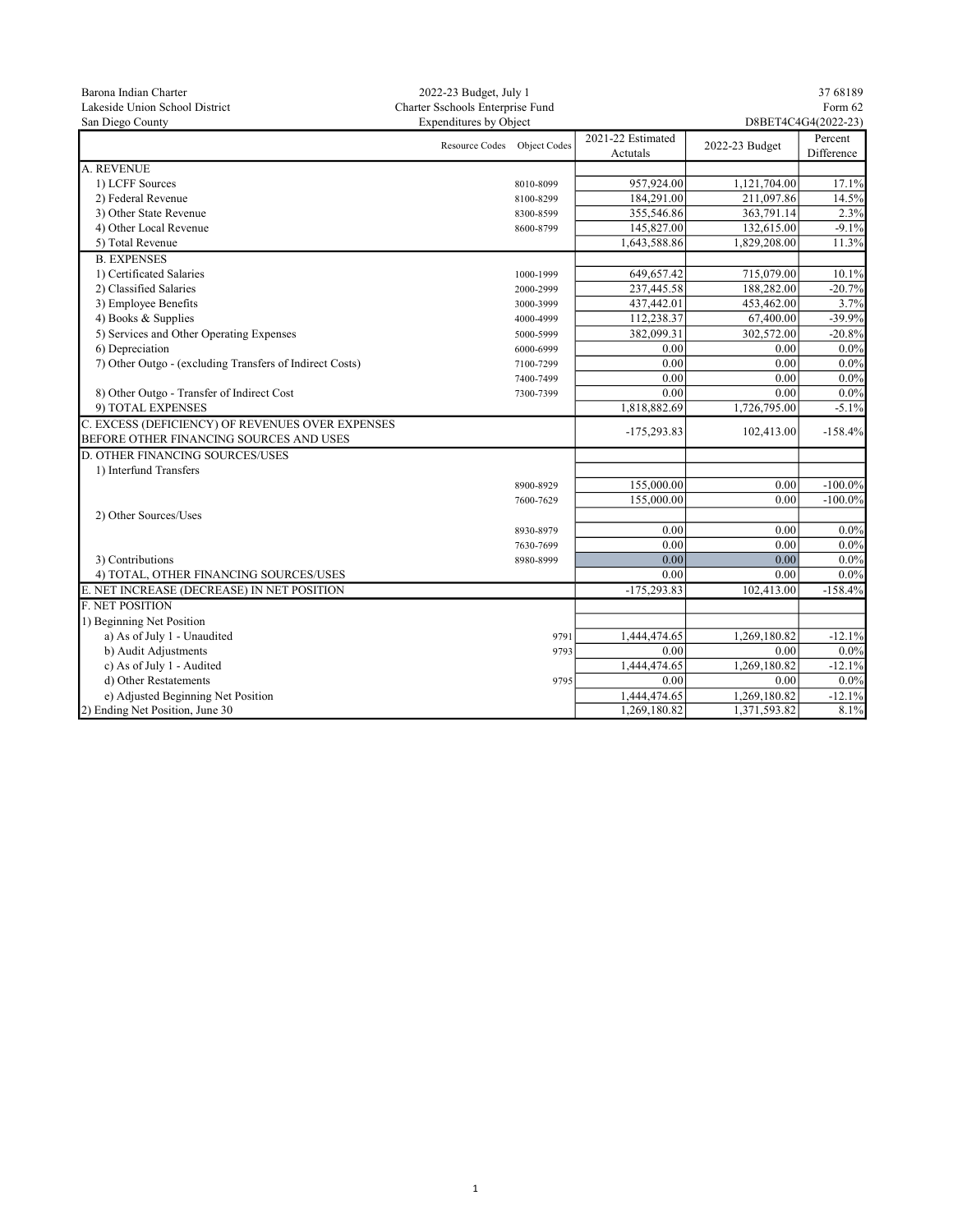| Barona Indian Charter<br>Lakeside Union School District<br>San Diego County                       | 2022-23 Budget, July 1<br>Charter Sschools Enterprise Fund<br><b>Expenditures by Object</b> |              | 37 68189<br>Form 62<br>D8BET4C4G4(2022-23) |                          |                       |
|---------------------------------------------------------------------------------------------------|---------------------------------------------------------------------------------------------|--------------|--------------------------------------------|--------------------------|-----------------------|
|                                                                                                   | Resource Codes                                                                              | Object Codes | 2021-22 Estimated<br>Actutals              | 2022-23 Budget           | Percent<br>Difference |
| <b>LCFF SOURCES</b>                                                                               |                                                                                             |              |                                            |                          |                       |
| Principal Apportioinment                                                                          |                                                                                             |              |                                            |                          |                       |
| State Aid-Current Year<br>Education Protection Account State Aid - Current Year                   |                                                                                             | 8011<br>8012 | 419,356.00<br>309,159.00                   | 470,782.00<br>430,410.00 | 12.3%<br>39.2%        |
| State Aid - Prior Years                                                                           |                                                                                             | 8019         | 0.00                                       | 0.00                     | $0.0\%$               |
| <b>LCFF</b> Transfers                                                                             |                                                                                             |              |                                            |                          |                       |
| Unrestricted LCFF Transfers - Current Year                                                        | 0000                                                                                        | 8091         | 0.00                                       | 0.00                     | 0.0%                  |
| All Other LCFF Transfers - Current Year<br>Transfers to Charter Schools in Lieu of Property Taxes | All Other                                                                                   | 8091         | 0.00<br>229,409.00                         | 0.00<br>220,512.00       | 0.0%<br>$-3.9%$       |
| Property Taxes Transfer                                                                           |                                                                                             | 8096<br>8097 | 0.00                                       | 0.00                     | 0.0%                  |
| LCFF/Revenue Limit Transfers - Prior Years                                                        |                                                                                             | 8099         | 0.00                                       | 0.00                     | $0.0\%$               |
| TOTAL, LCFF RESOURCES                                                                             |                                                                                             |              | 957,924.00                                 | 1,121,704.00             | 17.1%                 |
| <b>FEDERAL REVENUE</b>                                                                            |                                                                                             |              |                                            |                          |                       |
| Maintenance and Operations<br>Special Education Entitlement                                       |                                                                                             | 8110<br>8181 | 125,703.00<br>26,294.01                    | 125,703.00<br>26,294.00  | 0.0%<br>0.0%          |
| Special Education Discretionary Grants                                                            |                                                                                             | 8182         | 0.00                                       | 0.00                     | 0.0%                  |
| <b>Child Nutrition Programs</b>                                                                   |                                                                                             | 8220         | 0.00                                       | 0.00                     | $0.0\%$               |
| Interagency Contracts Between LEAs                                                                |                                                                                             | 8285         | 0.00                                       | 0.00                     | 0.0%                  |
| NCLB: Title I, Part a, Basic Grants<br>NCLB: Title I, Part D, Local Delinquent Programs           | 3010<br>3025                                                                                | 8290<br>8290 | 3,630.00<br>0.00                           | 4,500.00<br>0.00         | 24.0%<br>0.0%         |
| NCLB: Title II, Part A, Supporting Effective Instruction                                          | 4035                                                                                        | 8290         | 0.00                                       | 0.00                     | 0.0%                  |
| NCLB: Title III, Immigrant Student Program                                                        | 4201                                                                                        | 8290         | 0.00                                       | 0.00                     | $0.0\%$               |
| NCLB: Title III, English Learner Program                                                          | 4203                                                                                        | 8290         | 0.00                                       | 0.00                     | 0.0%                  |
| Public Charter Schools Grant Program (PCSGP)                                                      | 4610<br>3040, 3045, 3060,                                                                   | 8290         | 0.00                                       | 0.00                     | 0.0%                  |
| Other NCLB/Every Student Succeeds Act                                                             | 3061, 3150, 3155,<br>3180, 3182, 4037,<br>4124, 4126, 4127,<br>4128, 5630, 4128,            | 8290         | 0.00                                       | 0.00                     | $0.0\%$               |
| Career and Technical Education                                                                    | 5630<br>3500-3699                                                                           | 8290         | 0.00                                       | 0.00                     | 0.0%                  |
| All Other Federal Revenue                                                                         | All Other                                                                                   | 8290         | 28,663.99                                  | 54,600.86                | 90.5%                 |
| TOTAL, FEDERAL REVENUE                                                                            |                                                                                             |              | 184,291.00                                 | 211,097.86               | 14.5%                 |
| OTHER STATE REVENUE                                                                               |                                                                                             |              |                                            |                          |                       |
| Other State Apportionments<br>Special Education Master Plan                                       |                                                                                             |              |                                            |                          |                       |
| Current Year                                                                                      | 6500                                                                                        | 8311         | 0.00                                       | 0.00                     | $0.0\%$               |
| Prior Years<br>All Other State Apportionments - Current Year                                      | 6500<br>All Other                                                                           | 8319<br>8311 | 0.00<br>0.00                               | 0.00<br>0.00             | $0.0\%$<br>0.0%       |
| All Other State Apportionments - Prior Year                                                       | All Other                                                                                   | 8319         | 0.00                                       | 0.00                     | 0.0%                  |
| <b>Child Nutrition Programs</b>                                                                   |                                                                                             | 6520         | 0.00                                       | 0.00                     | 0.0%                  |
| Mandated Cost Reimbursements<br>Lottery - Unrestricted and Instructional Materials                |                                                                                             | 8550<br>8560 | 1,787.00<br>24,852.00                      | 1,657.00<br>20,600.00    | $-7.3%$<br>$-17.1%$   |
| After School Education and Safety (ASES)                                                          | 6010                                                                                        | 8590         | 0.00                                       | 0.00                     | 0.0%                  |
| Charter School Facility Grant                                                                     | 6030                                                                                        | 8590         | 98,821.00                                  | 50,000.00                | $-49.4%$              |
| Drug/Alcohol/Tabacco Funds<br>California Clean Energy Jobs Act                                    | 6690<br>6230                                                                                | 8590<br>8590 | 0.00<br>0.00                               | 0.00<br>0.00             | 0.0%<br>0.0%          |
| Career Technical Education Incentive Grant Program                                                | 6387                                                                                        | 8590         | 0.00                                       | 0.00                     | $0.0\%$               |
| Specialized Secondary                                                                             | 7370                                                                                        | 8590         | 0.00                                       | 0.00                     | $0.0\%$               |
| All Other State Revenue<br>TOTAL, OTHER STATE REVENUE                                             | All Other                                                                                   | 8590         | 230,086.86<br>355,546.86                   | 291,534.14<br>363,791.14 | 26.7%<br>2.3%         |
| OTHER LOCAL REVENUE                                                                               |                                                                                             |              |                                            |                          |                       |
| <b>Sales</b>                                                                                      |                                                                                             |              |                                            |                          |                       |
| Sale of Equipment/Supplies<br>Sale of Publications                                                |                                                                                             | 8631<br>8632 | 0.00<br>0.00                               | 0.00<br>0.00             | 0.0%<br>0.0%          |
| Food Service Sales                                                                                |                                                                                             | 8634         | 0.00                                       | 0.00                     | $0.0\%$               |
| All Other Sales<br>Leases and Rentals                                                             |                                                                                             | 8639         | 0.00<br>0.00                               | 0.00<br>0.00             | $0.0\%$<br>0.0%       |
| Interest                                                                                          |                                                                                             | 8650<br>8660 | 10,000.00                                  | 10,000.00                | 0.0%                  |
| Net Increase (Decrease) in the Fair Market Value of Investments                                   |                                                                                             | 8662         | 0.00                                       | 0.00                     | $0.0\%$               |
| Fees and Contracts<br>Child Development Parent Fees                                               |                                                                                             | 8673         | 0.00                                       | 0.00                     | $0.0\%$<br>$0.0\%$    |
| <b>Transportation Fees From</b>                                                                   |                                                                                             |              |                                            |                          | $0.0\%$               |
| Individuals                                                                                       |                                                                                             | 8675         | 0.00                                       | 0.00                     | $0.0\%$               |
| <b>Interagency Services</b><br>All Other Fees and Contracts                                       |                                                                                             | 8677<br>8689 | 0.00<br>0.00                               | 0.00<br>0.00             | $0.0\%$<br>0.0%       |
| All Other Local Revenue                                                                           |                                                                                             | 8699         | 12,000.00                                  | 12,000.00                | $0.0\%$               |
| Tuition                                                                                           |                                                                                             | 8710         | 0.00                                       | 0.00                     | $0.0\%$               |
| All Other Transfers In<br><b>Transfer of Apportionments</b>                                       |                                                                                             | 8781-8783    | 0.00                                       | 0.00                     | $0.0\%$               |
| Special Education SELPA Transfers                                                                 |                                                                                             |              |                                            |                          |                       |
| From Districts or Charter Schools                                                                 | 6500                                                                                        | 8791         | 0.00                                       | 0.00                     | $0.0\%$               |
| From County Offices<br>From JPAs                                                                  | 6500<br>6500                                                                                | 8792<br>8793 | 123,827.00<br>0.00                         | 110,615.00<br>0.00       | $-10.7%$<br>$0.0\%$   |
| Other Transfers of Apportionment                                                                  |                                                                                             |              |                                            |                          | $0.0\%$               |
| From Districts or Charter Schools                                                                 | All Other                                                                                   | 8791         | 0.00                                       | 0.00                     | 0.0%                  |
| From County Offices<br>From JPAs                                                                  | All Other<br>All Other                                                                      | 8792<br>8793 | 0.00<br>0.00                               | 0.00<br>0.00             | 0.0%<br>0.0%          |
| All Other Transfers in from All Others                                                            |                                                                                             | 8799         | 0.00                                       | 0.00                     | 0.0%                  |
| TOTAL, OTHER REVENUE                                                                              |                                                                                             |              | 145,827.00                                 | 132,615.00               | $-9.1%$               |
| <b>TOTAL, REVENUES</b>                                                                            |                                                                                             |              | 1,643,588.86                               | 1,829,208.00             | 11.3%                 |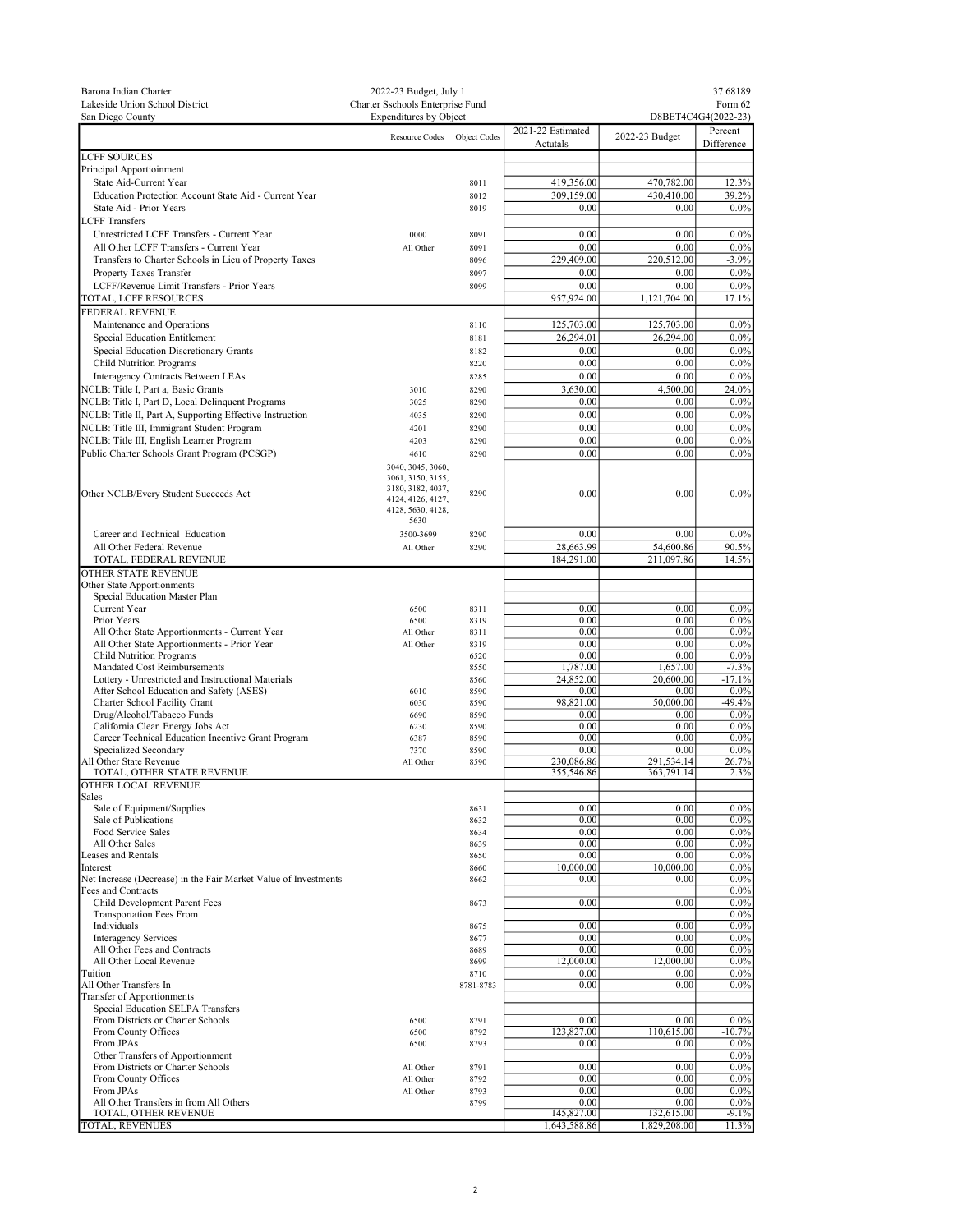| Barona Indian Charter                                                                               | 2022-23 Budget, July 1           |           |                      |                     | 37 68189   |  |
|-----------------------------------------------------------------------------------------------------|----------------------------------|-----------|----------------------|---------------------|------------|--|
| Lakeside Union School District                                                                      | Charter Sschools Enterprise Fund |           |                      | Form 62             |            |  |
| San Diego County                                                                                    | <b>Expenditures by Object</b>    |           |                      | D8BET4C4G4(2022-23) |            |  |
|                                                                                                     | Resource Codes Object Codes      |           | 2021-22 Estimated    |                     | Percent    |  |
|                                                                                                     |                                  |           | Actutals             | 2022-23 Budget      | Difference |  |
| <b>CERTIFICATED SALARIES</b>                                                                        |                                  |           |                      |                     |            |  |
| Certificated Teacher's                                                                              |                                  | 1100      | 588,885.66           | 579,229.00          | $-1.6%$    |  |
| Certificate Pupil Support                                                                           |                                  | 1200      | 0.00                 | 0.00                | $0.0\%$    |  |
| Certificated Supervisors' and Administrators'                                                       |                                  | 1300      | 0.00                 | 95,000.00           | $0.0\%$    |  |
| Other Certificated                                                                                  |                                  | 1900      | 60,771.76            | 40,850.00           | $-32.8%$   |  |
| TOTAL, CERTIFICATED SALARIES                                                                        |                                  |           | 649,657.42           | 715,079.00          | 10.1%      |  |
| <b>CLASSIFIED SALARIES</b>                                                                          |                                  |           |                      |                     |            |  |
| Classified Instructional                                                                            |                                  | 2100      | 50,834.03            | 48,549.00           | $-4.5%$    |  |
| Classified Support                                                                                  |                                  | 2200      | 0.00                 | 0.00                | $0.0\%$    |  |
| Classified Supervisors' and Administrators'                                                         |                                  | 2300      | 0.00                 | 0.00                | $0.0\%$    |  |
| Clerical, Technical and Office                                                                      |                                  | 2400      | 136,721.14           | 71,698.00           | $-47.6%$   |  |
| Other Classified                                                                                    |                                  | 2900      | 49,890.41            | 68,035.00           | 36.4%      |  |
| TOTAL, CLASSIFIED SALARIES                                                                          |                                  |           | 237,445.58           | 188,282.00          | $-20.7%$   |  |
| <b>EMPLOYEE BENEFITS</b>                                                                            |                                  |           |                      |                     |            |  |
| <b>STRS</b>                                                                                         |                                  | 3101-3102 | 245,750.22           | 274,543.00          | 11.7%      |  |
| <b>PERS</b>                                                                                         |                                  | 3201-3202 | 42,321.83            | 34,499.00           | $-18.5%$   |  |
| OASDI/Medicare                                                                                      |                                  | 3301-3302 | 29,914.98            | 26,324.00           | $-12.0%$   |  |
| Health and Welfare Benefits                                                                         |                                  | 3401-3402 | 103,274.81           | 95,589.00           | $-7.4%$    |  |
| Unemployment Insurance                                                                              |                                  | 3501-3502 | 4,400.73             | 4,520.00            | 2.7%       |  |
| Workers' Compensation                                                                               |                                  | 3601-3602 | 11,779.44            | 17,987.00           | 52.7%      |  |
| OPEB, Allocated                                                                                     |                                  | 3701-3702 | 0.00                 | 0.00                | $0.0\%$    |  |
| OPEB, Active Employees                                                                              |                                  | 3751-3752 | 0.00                 | 0.00                | 0.0%       |  |
| Other Employee Benefits                                                                             |                                  | 3901-3902 | 0.00                 | 0.00                | $0.0\%$    |  |
| TOTAL, EMPLOYEE BENEFITS                                                                            |                                  |           | 437,442.01           | 453,462.00          | 3.7%       |  |
| <b>BOOKS AND SUPPLIES</b>                                                                           |                                  |           |                      |                     |            |  |
| Textbooks and Core Curricula Materials                                                              |                                  | 4100      | 4,085.00             | 3,000.00            | $-26.6%$   |  |
| Books and Other Reference Materials                                                                 |                                  | 4200      | 5,000.00             | 5,000.00            | $0.0\%$    |  |
| Materials and Supplies                                                                              |                                  | 4300      | 86,479.90            | 43,900.00           | $-49.2%$   |  |
| Noncapitalized Equipment                                                                            |                                  | 4400      | 16,673.47            | 15,500.00           | $-7.0\%$   |  |
| Food                                                                                                |                                  | 4700      | 0.00                 | 0.00                | 0.0%       |  |
| TOTAL, BOOKS AND SUPPLIES                                                                           |                                  |           | 112,238.37           | 67,400.00           | $-39.9%$   |  |
| SERVICES AND OTHER OPERATIONG EXPENSES                                                              |                                  |           |                      |                     |            |  |
| Subagreements for Services                                                                          |                                  | 5100      | 0.00                 | 0.00                | $0.0\%$    |  |
| Travel and Conferences                                                                              |                                  | 5200      | 12,700.00            | 18,000.00           | 41.7%      |  |
| Dues and Memberships                                                                                |                                  | 5300      | 3,892.29             | 5,000.00            | 28.5%      |  |
| Insurance                                                                                           |                                  | 5400-5450 | 6,494.00             | 6,872.00            | 5.8%       |  |
| Operations and Housekeeping Services                                                                |                                  | 5500      | 0.00                 | 0.00                | $0.0\%$    |  |
| Rentals, Leases, Repairs, and Noncapitilized Improvements                                           |                                  | 5600      | 156,500.00           | 76,500.00           | $-51.1%$   |  |
| <b>Transfer of Direct Cost</b>                                                                      |                                  | 5710      | 0.00                 | 0.00                | $0.0\%$    |  |
| Tranfser of Direct Cost - Interfund                                                                 |                                  | 5750      | 0.00                 | 0.00                | $0.0\%$    |  |
| Professional/Consulting Services and Operationg Expenditures                                        |                                  | 5800      | 201,863.02           | 195,700.00          | $-3.1%$    |  |
|                                                                                                     |                                  |           |                      | 500.00              | $-23.1%$   |  |
| Communication<br>TOTAL, SERVICES AND OTHER OPERATIONG EXPENSES                                      |                                  | 5900      | 650.00<br>382,099.31 | 302,572.00          | $-20.8%$   |  |
| <b>DEPRECIATION</b>                                                                                 |                                  |           |                      |                     |            |  |
| <b>Depreciation Expenses</b>                                                                        |                                  | 6900      | 0.00                 | 0.00                | $0.0\%$    |  |
| Amortization Expense-Lease Assets                                                                   |                                  | 6910      | 0.00                 | 0.00                | $0.0\%$    |  |
| TOTAL, DEPRECIATION                                                                                 |                                  |           | 0.00                 | 0.00                | $0.0\%$    |  |
| OTHER OUTGO (excluding Transfer of Indirect Costs)                                                  |                                  |           |                      |                     |            |  |
| Tuition                                                                                             |                                  |           | 0.00                 | 0.00                | $0.0\%$    |  |
| Other Transfers Out                                                                                 |                                  | 7110-7143 |                      |                     |            |  |
| All Other Transfers                                                                                 |                                  |           | 0.00                 | 0.00                | $0.0\%$    |  |
| All Other Transfers Out to All Others                                                               |                                  | 7299      | 0.00                 | 0.00                | $0.0\%$    |  |
|                                                                                                     |                                  |           |                      |                     |            |  |
| Debt Services<br>Debt Service - Interest                                                            |                                  |           | 0.00                 | 0.00                | $0.0\%$    |  |
|                                                                                                     |                                  | 7438      |                      |                     |            |  |
| TOTAL, OTHER OUTGO (excluding Transfer of Indirect Cost)<br>OTHER OUTGO TRANSFERS OF INDIRECT COSTS |                                  |           | 0.00                 | 0.00                | $0.0\%$    |  |
|                                                                                                     |                                  |           |                      |                     |            |  |
| Transfer of Indirect Costs                                                                          |                                  | 7310      | 0.00                 | 0.00                | $0.0\%$    |  |
| Transfer of Indirect Costs - Interfund                                                              |                                  | 7350      | 0.00                 | 0.00                | $0.0\%$    |  |
| TOTAL, OTHER OUTGO TRANSFERS OF INDIRECT COSTS                                                      |                                  |           | 0.00                 | 0.00                | $0.0\%$    |  |
| <b>TOTAL, EXPENSES</b>                                                                              |                                  |           | 1,818,882.69         | 1,726,795.00        | $-5.1\%$   |  |